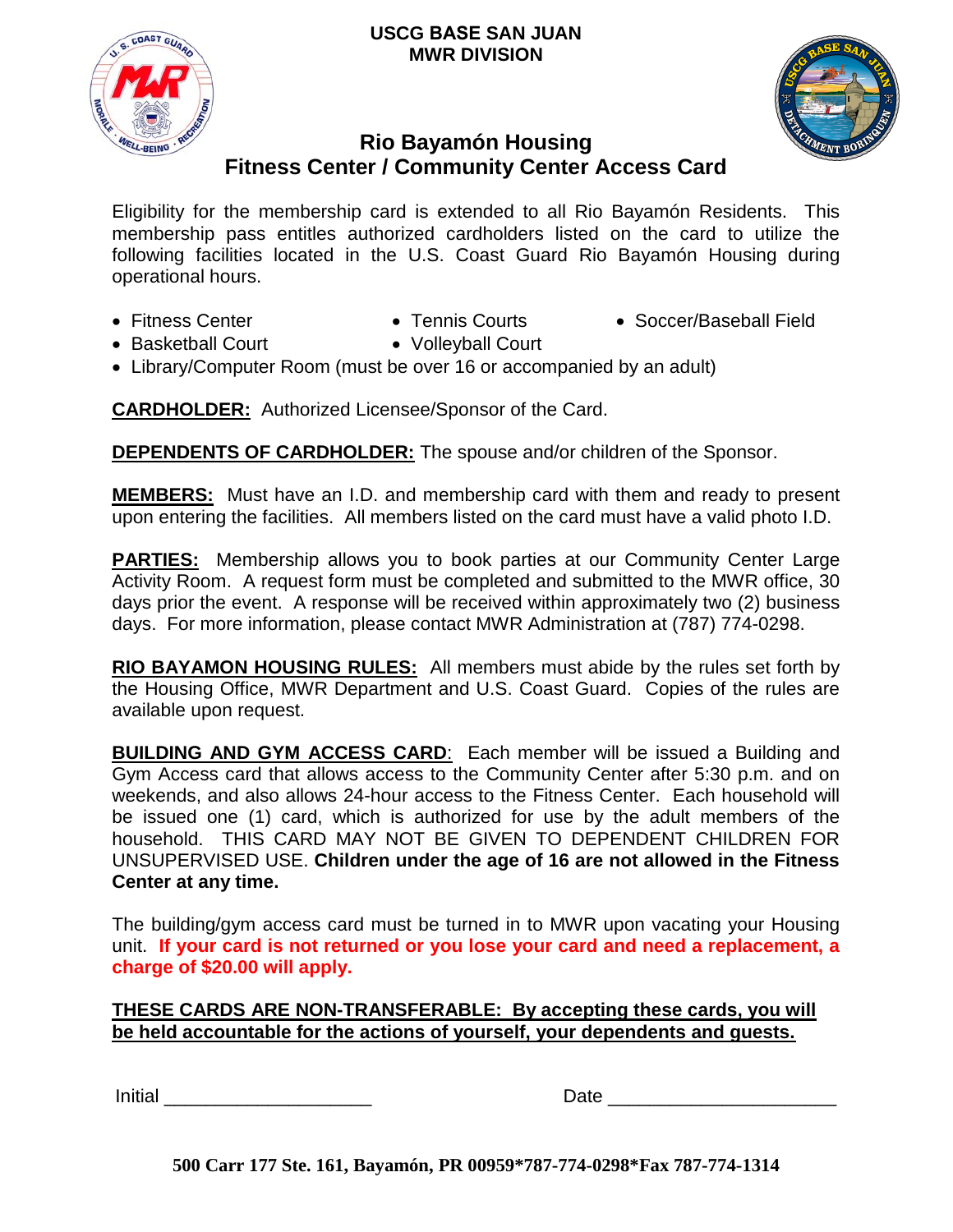**USCG BASE SAN JUAN MWR DIVISION** 





# **Rio Bayamón Housing Fitness Center / Community Center Access Card**

|                                                   | Housing Unit:__________________________Home Phone:______________________________      |  |
|---------------------------------------------------|---------------------------------------------------------------------------------------|--|
|                                                   | Unit Station:_________________________________Supervisor:________________________     |  |
|                                                   | Work Phone: ____________________________Supervisor's Phone: ____________________      |  |
|                                                   | Authorized Dependents: Please print full names and list ages for dependents under 18. |  |
|                                                   |                                                                                       |  |
|                                                   |                                                                                       |  |
| I/We<br>and agree to abide by them all the times. |                                                                                       |  |
| Signature of                                      | Date                                                                                  |  |
| Signature of                                      | Date                                                                                  |  |
| FOR MWR DEPT USE ONLY                             | Access/Gym Card #:_________________                                                   |  |
|                                                   |                                                                                       |  |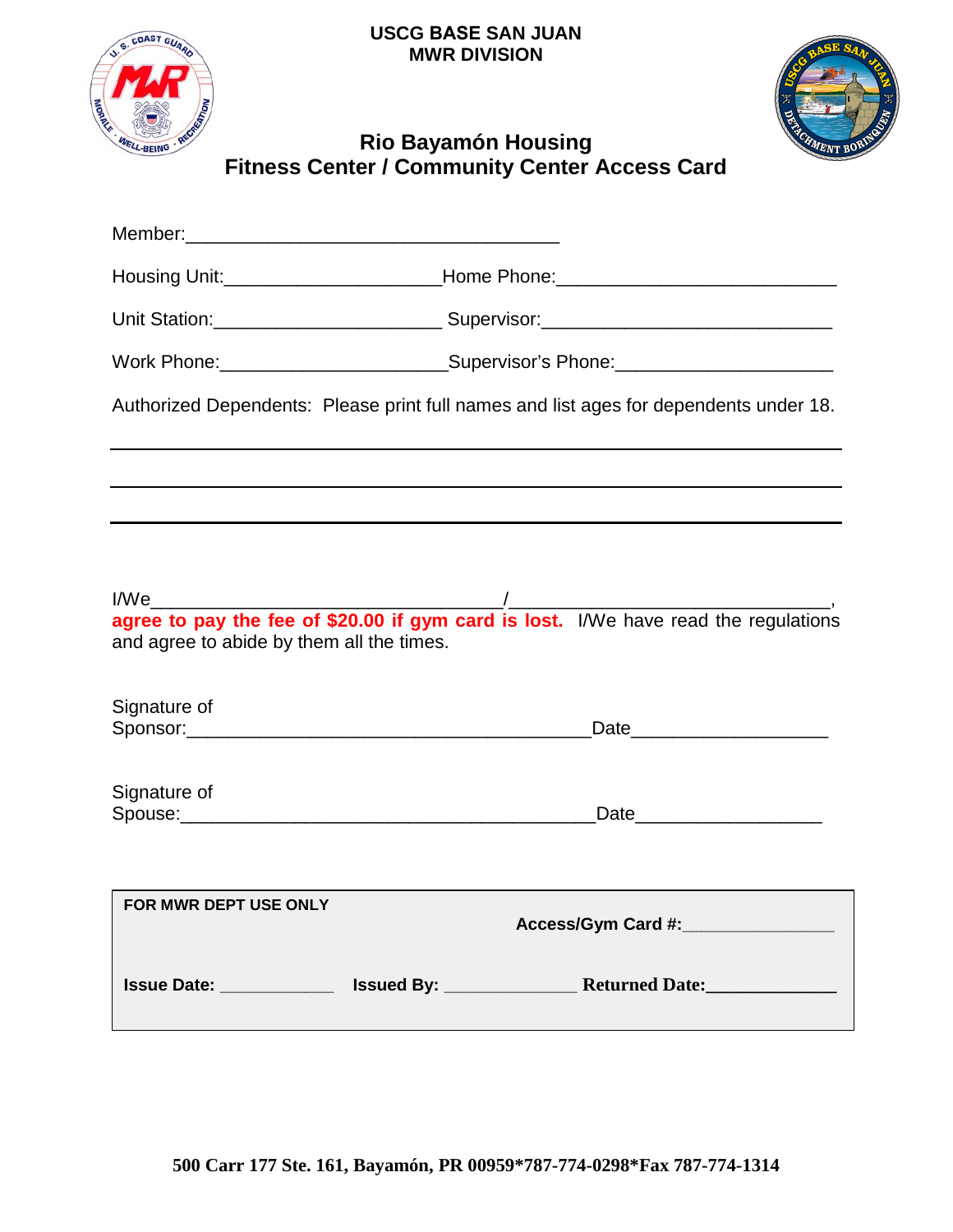

### **USCG BASE SAN JUAN MWR DIVISION**



# **FITNESS CENTER RULES**

As an "Authorized User" of this facility, please ensure that you have met and will follow the requirements listed below to utilize this facility.

- **No one under 16 years of age is permitted in the Fitness Room (this includes babies in strollers, car seats, etc.).**
- **If you have a Command waiver to use the facility, parental supervision is still MANDATORY.**

\*The waiver is for children under the age of 16yrs who are on a special training program, i.e. football camp. Request for waiver must be made through the MWR office in person by the parent(s) or guardian of the underage child.

- Sponsors must register their family with the MWR office if they want to utilize the facility. Sponsors must also obtain a visitor's pass for visiting family or guest(s).
- Food is not permitted. Water and sports drinks are permitted (please clean up any spills made).
- Alcoholic beverages are prohibited.
- Music must be kept at a reasonable level.
- You must bring a towel to wipe down equipment after use. You must use the MRSA gym wipes on all equipment.
- Tennis shoes must be worn while in the fitness room. No bare feet or black soled shoes.
- Please report any equipment defects to MWR immediately.
- Vandalism will not be tolerated. Misuse of the facility must be reported to the Command.
- In the event of injury, an accident report must be filled out with security and turned into the MWR office.

### **ALL MWR EMPLOYEES RESERVE THE RIGHT TO ESCORT YOU FROM THE FACILITY IF THE RULES ARE NOT BEING FOLLOWED.**

Initial \_\_\_\_\_\_\_\_\_\_\_\_\_\_\_\_\_\_\_\_ Date \_\_\_\_\_\_\_\_\_\_\_\_\_\_\_\_\_\_\_\_\_\_